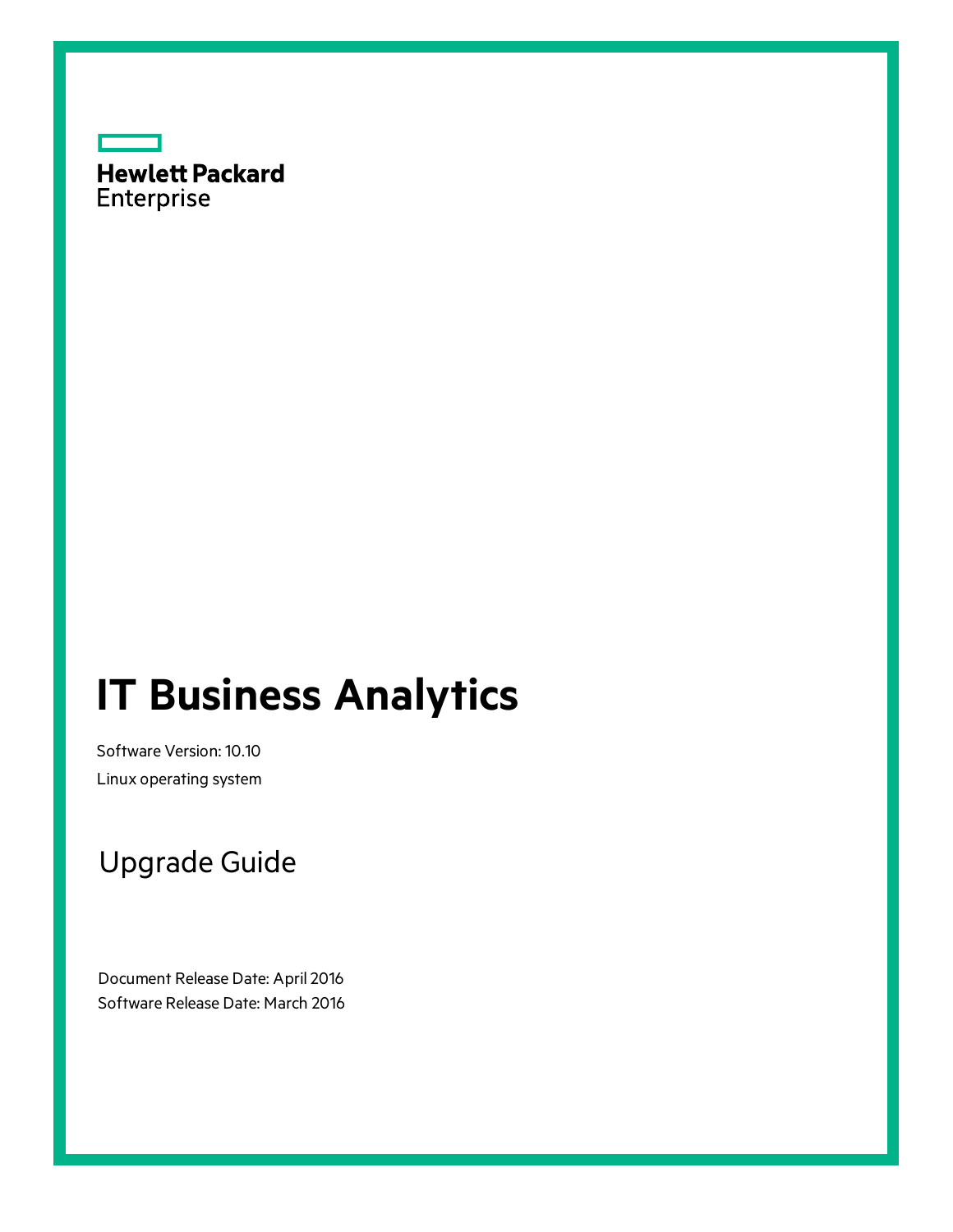### **Legal Notices**

#### **Warranty**

The only warranties for Hewlett Packard Enterprise products and services are set forth in the express warranty statements accompanying such products and services. Nothing herein should be construed as constituting an additional warranty. Hewlett Packard Enterprise shall not be liable for technical or editorial errors or omissions contained herein.

The information contained herein is subject to change without notice.

#### Restricted Rights Legend

Confidential computer software. Valid license from Hewlett Packard Enterprise required for possession, use or copying. Consistent with FAR 12.211 and 12.212, Commercial Computer Software, Computer Software Documentation, and Technical Data for Commercial Items are licensed to the U.S. Government under vendor's standard commercial license.

#### Copyright Notice

© 2011-2016 Hewlett Packard Enterprise Development LP

#### Trademark Notices

Adobe™ is a trademark of Adobe Systems Incorporated.

Microsoft® and Windows® are U.S. registered trademarks of Microsoft Corporation.

UNIX<sup>®</sup> is a registered trademark of The Open Group.

This product includes an interface of the 'zlib' general purpose compression library, which is Copyright © 1995-2002 Jean-loup Gailly and Mark Adler.

### Documentation Updates

The title page of this document contains the following identifying information:

- Software Version number, which indicates the software version.
- Document Release Date, which changes each time the document is updated.
- Software Release Date, which indicates the release date of this version of the software.

To check for recent updates or to verify that you are using the most recent edition of a document, go to: <https://softwaresupport.hp.com/>.

This site requires that you register for an HP Passport and to sign in. To register for an HP Passport ID, click **Register** on the HP Support site or click **Create an Account** on the HP Passport logon page.

You will also receive updated or new editions if you subscribe to the appropriate product support service. Contact your HP sales representative for details.

### **Support**

Visit the HP Software Support site at: [https://softwaresupport.hpe.com](https://softwaresupport.hpe.com/).

This website provides contact information and details about the products, services, and support that HP Software offers.

HP Software online support provides customer self-solve capabilities. It provides a fast and efficient way to access interactive technical support tools needed to manage your business. As a valued support customer, you can benefit by using the support website to:

- Search for knowledge documents of interest
- Submit and track support cases and enhancement requests
- Download software patches • Manage support contracts
- Look up HP support contacts
- **Review information about available services**
- Enter into discussions with other software customers
- Research and register for software training

Most of the support areas require that you register as an HP Passport user and to sign in. Many also require a support contract. To register for an HP Passport ID, click **Register** on the HP Support site or click **Create an Account** on the HP Passport logon page.

To find more information about access levels, go to: <https://softwaresupport.hpe.com/web/softwaresupport/access-levels>.

**HP Software Solutions Now** accesses the HPSW Solution and Integration Portal website. This site enables you to explore HP Product Solutions to meet your business needs, includes a full list of Integrations between HP Products, as well as a listing of ITIL Processes. The URL for this website is [http://h20230.www2.hp.com/sc/solutions/index.jsp.](http://h20230.www2.hp.com/sc/solutions/index.jsp)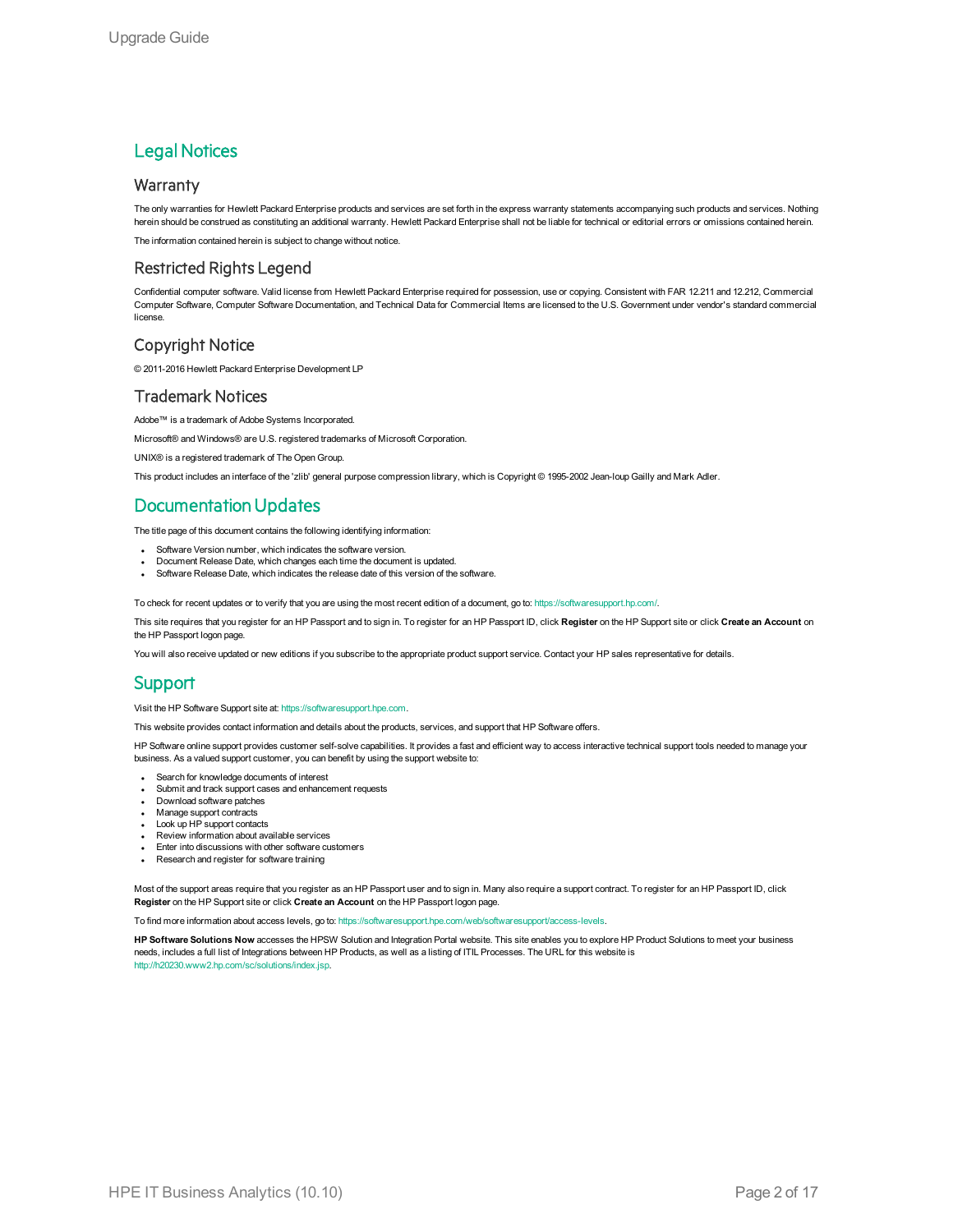# **Contents**

| 4  |
|----|
|    |
|    |
|    |
|    |
|    |
|    |
|    |
|    |
|    |
|    |
|    |
|    |
|    |
|    |
| 16 |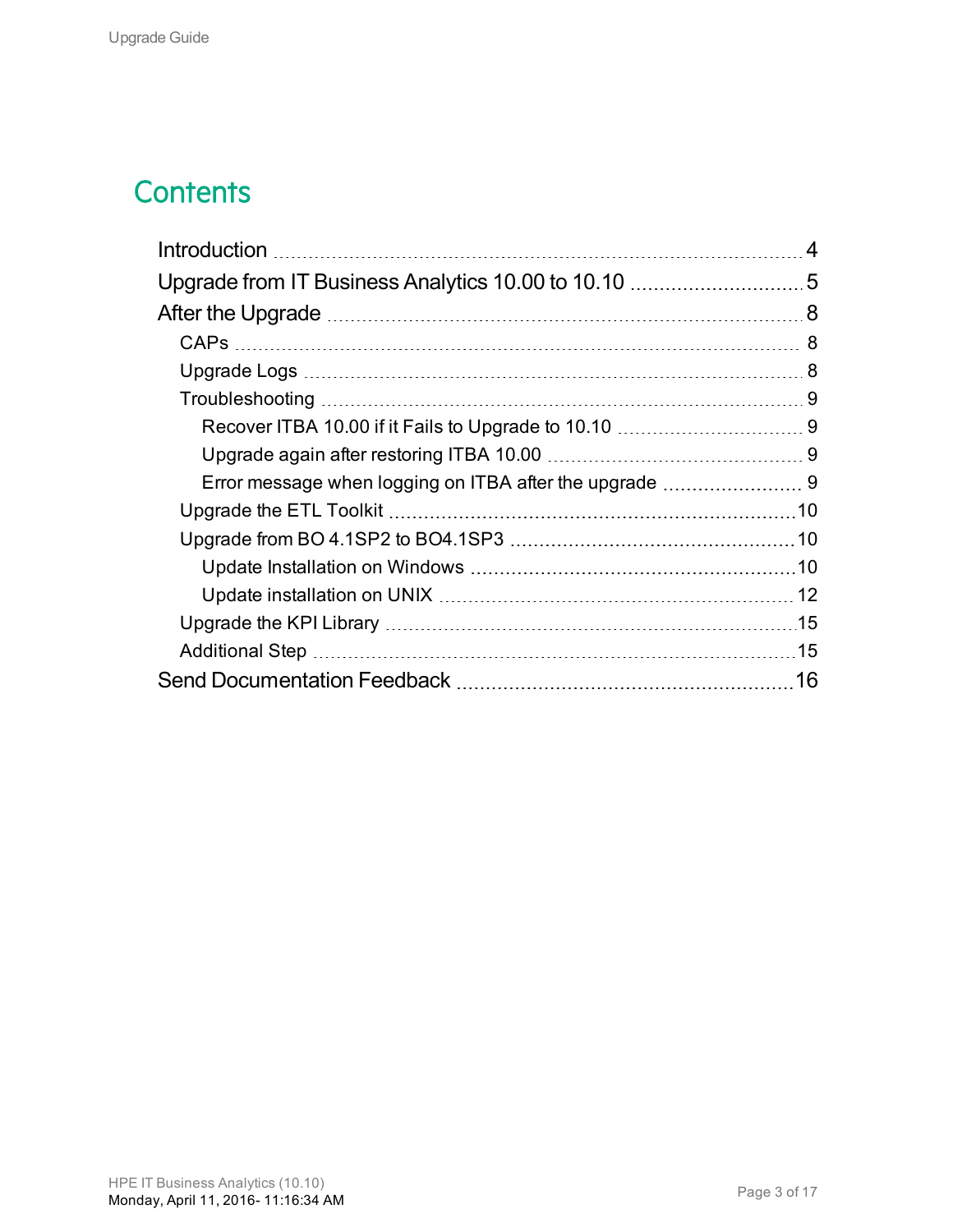# <span id="page-3-0"></span>**Introduction**

This document explains the upgrade procedure from HPE IT Business Analytics 10.00 to HPE IT Business Analytics 10.10. For details, see "Upgrade from [IT Business](#page-4-0) Analytics 10.00 to [10.10"](#page-4-0) on page 5.

To understand what is new in version 10.10, see What's New in Version 10.00 in the *Release Notes*.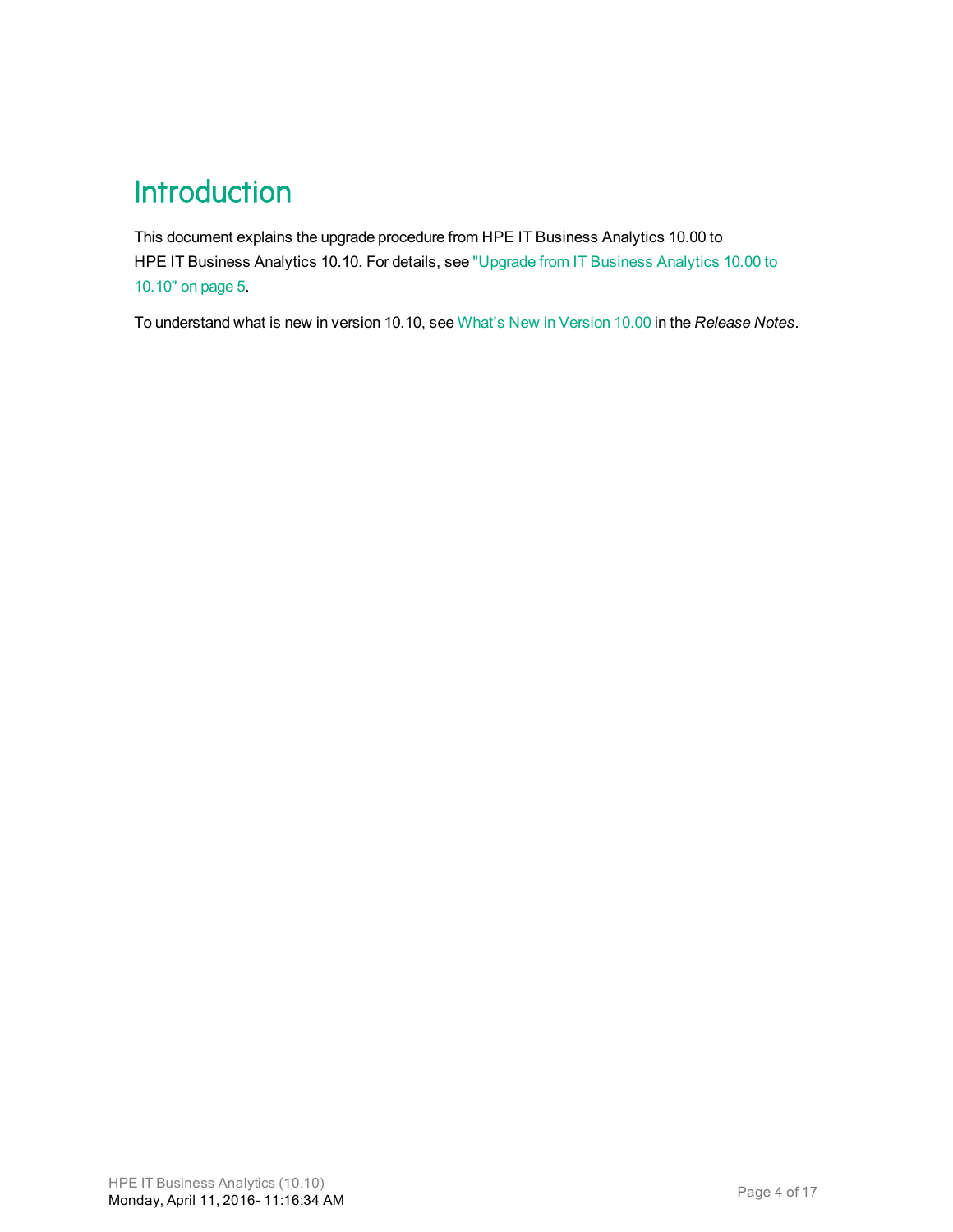# <span id="page-4-0"></span>Upgrade from IT Business Analytics 10.00 to 10.10

This section explains how to perform the upgrade from Business Analytics 10.00 to 10.10.

**Note:** The upgrade action is not reversible.

#### 1. **Prerequisites:**

- a. ITBA 10.00 must be installed.
- b. Make sure that the upgrade package is downloaded and saved, for example, in the **/home/hpba/** directory.
- c. Prepare a directory with a **rwx** permission to backup the current ITBA 10.00.

**Note:** This requires at least 20GB of free disk space.

#### 2. **Upgrade:**

- a. Login with the **hpba** user. This user is automatically created for the installation of ITBA 10.00.
- b. Extract the upgrade program from the upgrade package to a **<extracted\_directory>/upgrade** directory other than the directory where the existing program is located.
- c. Go to the **<extracted\_directory>/upgrade** directory, and run **upgrade.sh** to start the upgrade process. The command prompts you for the path to where you want to locate the ITBA backup.

During this process, existing programs are backed up in case of exceptions. The recovery procedure is provided in ["Troubleshooting"](#page-8-0) on page 9.

Any program currently running is shutdown while the upgrade is performed. It is recommended to stop time-consuming processes running in ITBA 10.00, such as ETL.

An **Upgrade completed successfully** message is issued on your screen and in the log.

3. Optional **Move the Supervisor.**

The location of the Supervisor was changed between ITBA 10.00 and ITBA 10.10. When performing a clean installation of ITBA 10.10, the location change is processed automatically. When upgrading to ITBA 10.10, you can perform the following manual steps if needed. This change is optional and does not affect any function. If you want to remove the following Supervisor-related files with root user-only permission from the directory: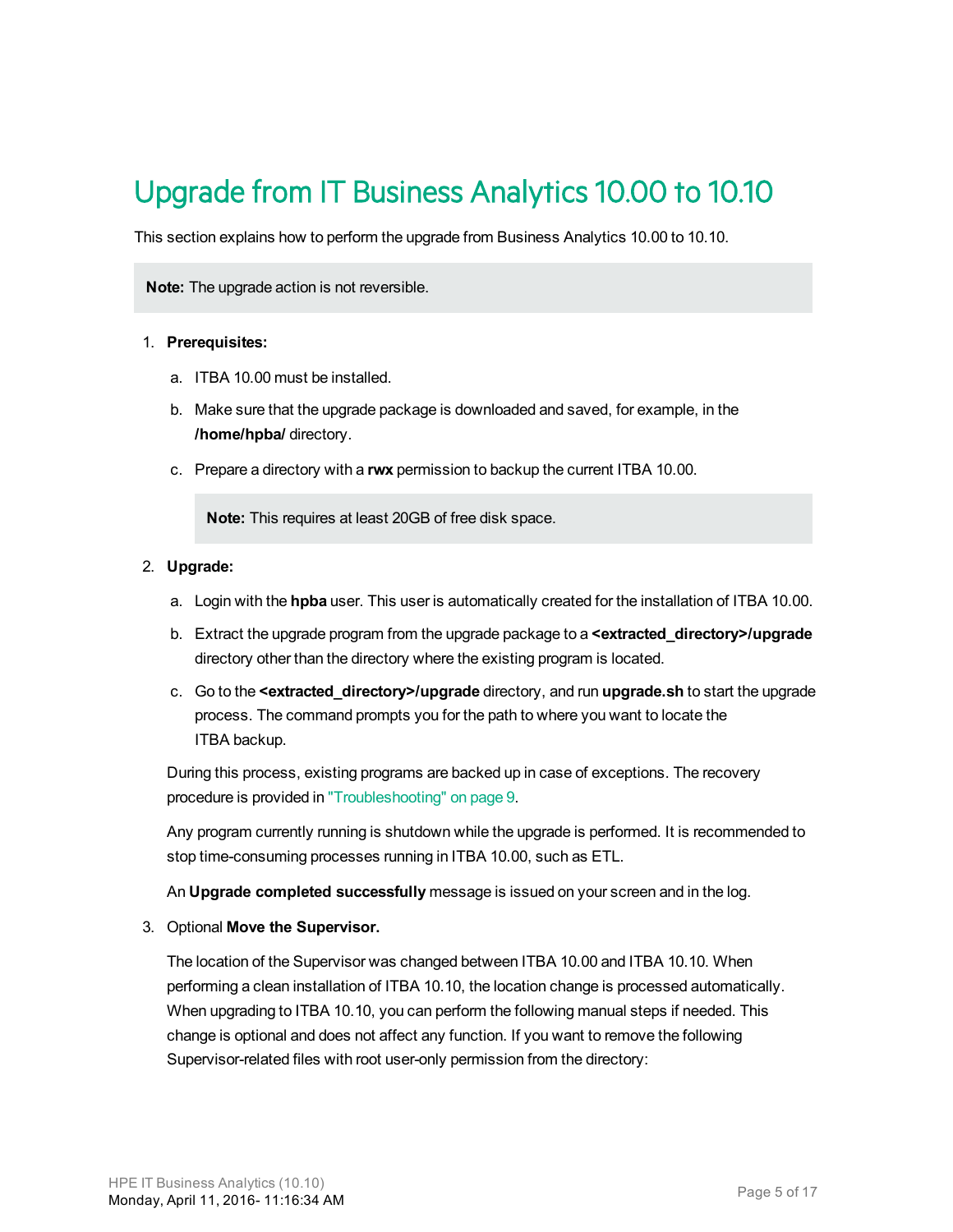- **<sup>o</sup> /service/hpba**
- **<sup>o</sup> /etc/sv**
- **<sup>o</sup> /etc/sv/hpba**
- **<sup>o</sup> /etc/sv/hpba/log**
- **<sup>o</sup> /etc/sv/hpba/log/run**
- **<sup>o</sup> /etc/sv/hpba/log/supervise/control**
- **<sup>o</sup> /etc/sv/hpba/log/supervise/lock**
- **<sup>o</sup> /etc/sv/hpba/log/supervise/ok**
- **<sup>o</sup> /etc/sv/hpba/run**
- **<sup>o</sup> /etc/sv/hpba/supervise**
- **<sup>o</sup> /etc/sv/hpba/supervise/stat**
- **<sup>o</sup> /etc/sv/hpba/supervise/status**
- **<sup>o</sup> /etc/sv/hpba/supervise/control**
- **<sup>o</sup> /etc/sv/hpba/supervise/pid**
- **<sup>o</sup> /etc/sv/hpba/supervise/lock**
- **<sup>o</sup> /etc/sv/hpba/supervise/ok**
- **<sup>o</sup> /usr/local/bin/runsvchdir**
- **<sup>o</sup> /usr/local/bin/sv**
- **<sup>o</sup> /usr/local/bin/runsvdir**
- **<sup>o</sup> /usr/local/bin/svlogd**
- **<sup>o</sup> /usr/local/bin/utmpset**
- **<sup>o</sup> /usr/local/bin/runsv**
- **<sup>o</sup> /usr/local/bin/runit-init**

To remove the files, execute the following steps using the root user:

- **a. \$HPBA\_HOME/supervisor/configure/uninstall\_supervisor\_conf.sh**
- **b. rm -r /etc/sv**
- **c. rm -r /service**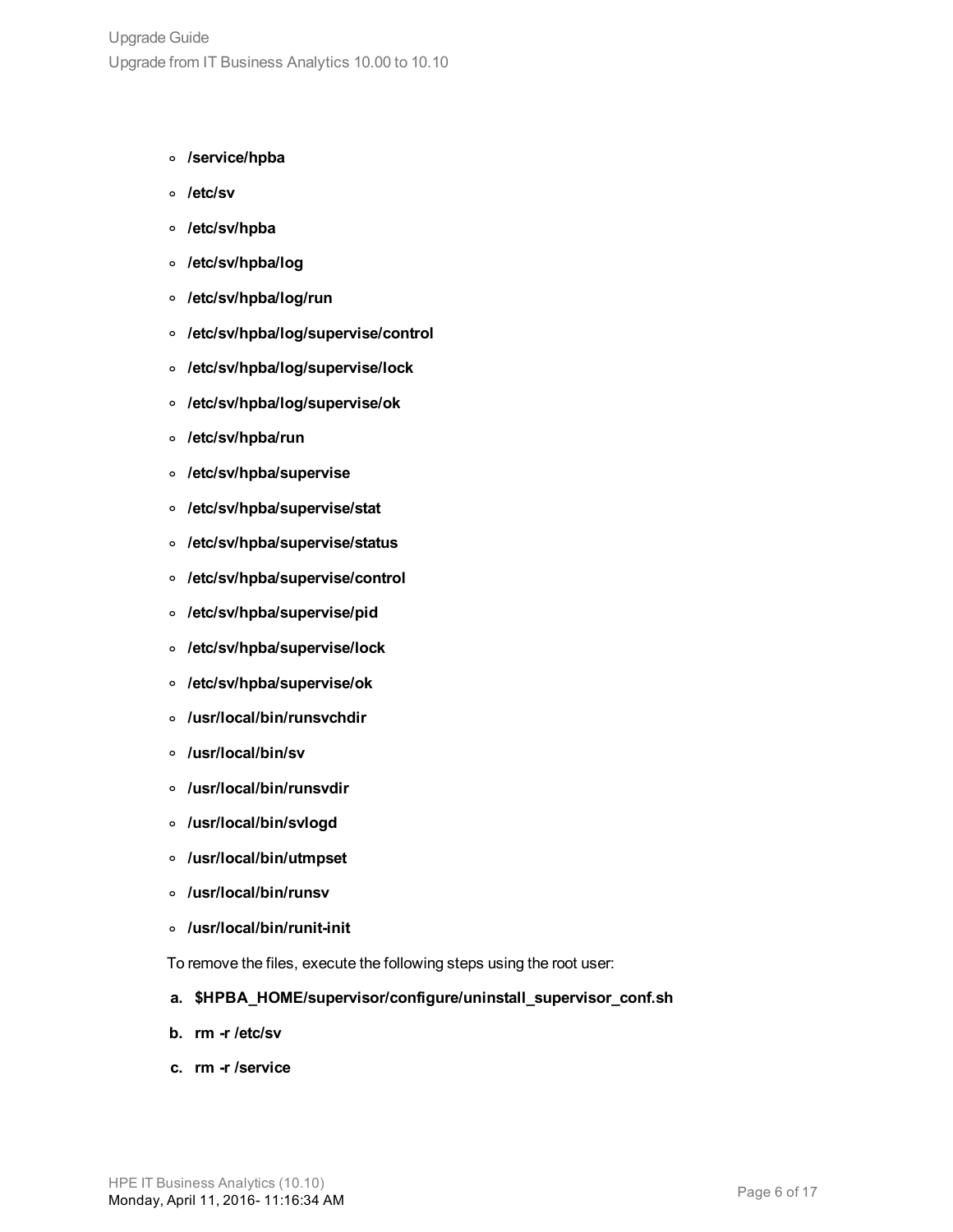- **d. rm /sbin/runsvdir-start**
- **e. rm /usr/local/bin/chpst**
- **f. rm /usr/local/bin/runit**
- **g. rm /usr/local/bin/runit-init**
- **h. rm /usr/local/bin/runsv**
- **i. rm /usr/local/bin/runsvchdir**
- **j. rm /usr/local/bin/runsvdir**
- **k. rm /usr/local/bin/sv**
- **l. rm /usr/local/bin/svlogd**
- **m. rm /usr/local/bin/utmpset**
- **n. rm /var/.hpba.com.hp.registry.xml**
- **o. \$HPBA\_HOME/supervisor/configure/install\_supervisor\_conf.sh**

After the upgrade, the ITBA 10.10 working folder is the original ITBA 10.00 folder.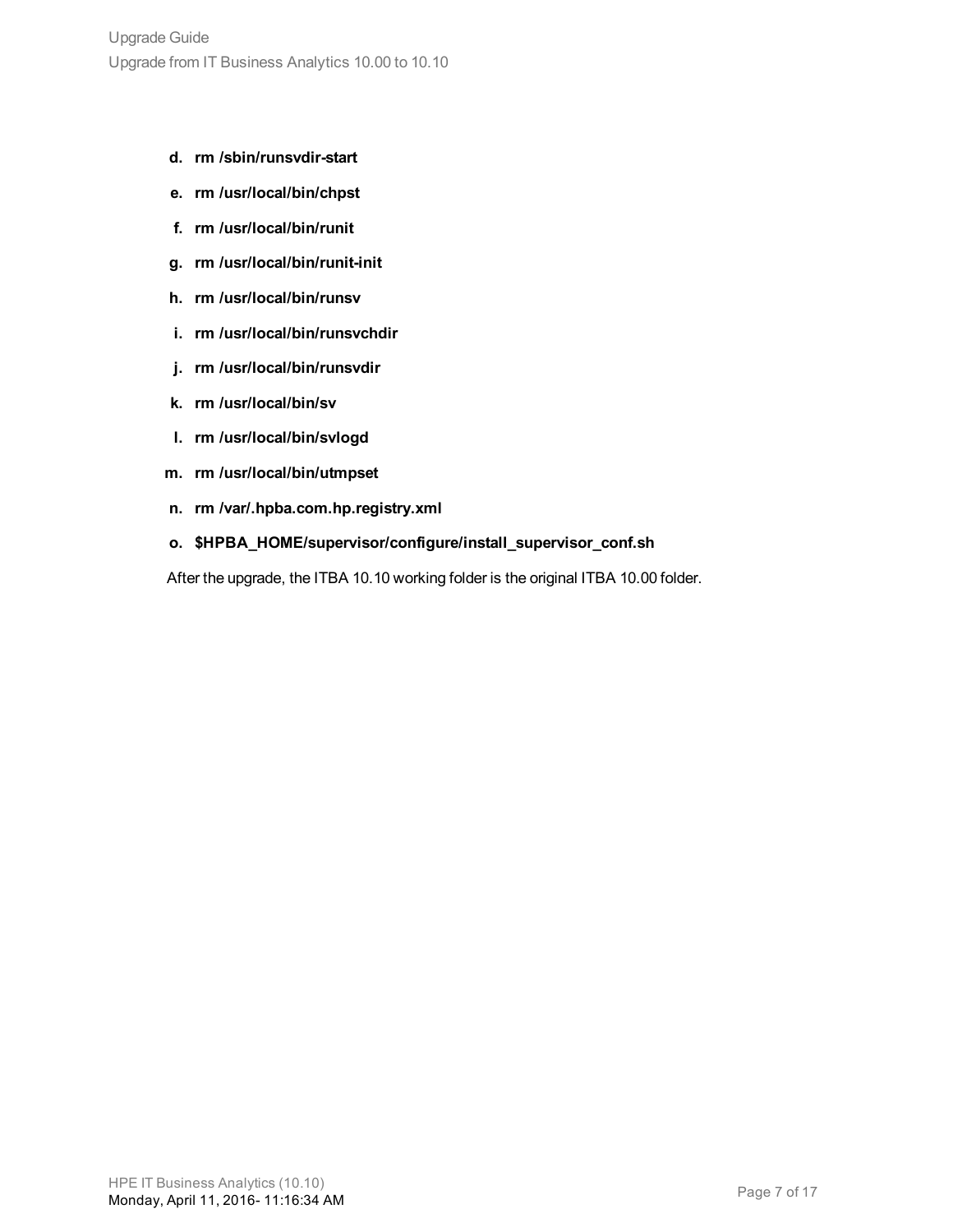# <span id="page-7-0"></span>After the Upgrade

### <span id="page-7-1"></span>**CAPs**

After the upgrade, the Content Acceleration Packs (CAPs) are still the CAPs from version 10.00. To obtain the version 10.10 CAPs:

- 1. Delete the version 10.00 CAPs.
- 2. Upload the version 10.10 CAPs.
- 3. Activate the version 10.10 CAPs and Demo CAPs.

Make sure the CAP and the corresponding Demo CAP have the same version.

For details, see Content Acceleration Packs (CAPs) in the *Content Acceleration Packs Guide*.

**Note:** In version 10.10, you can activate a CAP and its corresponding Demo CAP at the same time.

# <span id="page-7-2"></span>Upgrade Logs

Upgrade logs help you understand quickly what went wrong with the upgrade process.

#### **Create an upgrade log**

To create an upgrade log and archive it, proceed as follows:

- 1. Go to the command window and enter: **cd \$HPBA\_HOME/Tools/bin**
- 2. Run **./collectBAInfoAndLog.sh**.

The upgrade logs are archived in

**\$HPBA\_HOME/maintenance/log/upgradeLog\_\$(%Y%M%D%H%M%S).tar**.

Where Y is the year with 4 digits, M is the month with 2 digits, D is the day of the month with 2 digits, H is the hour with 2 digits (24 hour format), M is the minutes with 2 digits, and S is the seconds with 2 digits.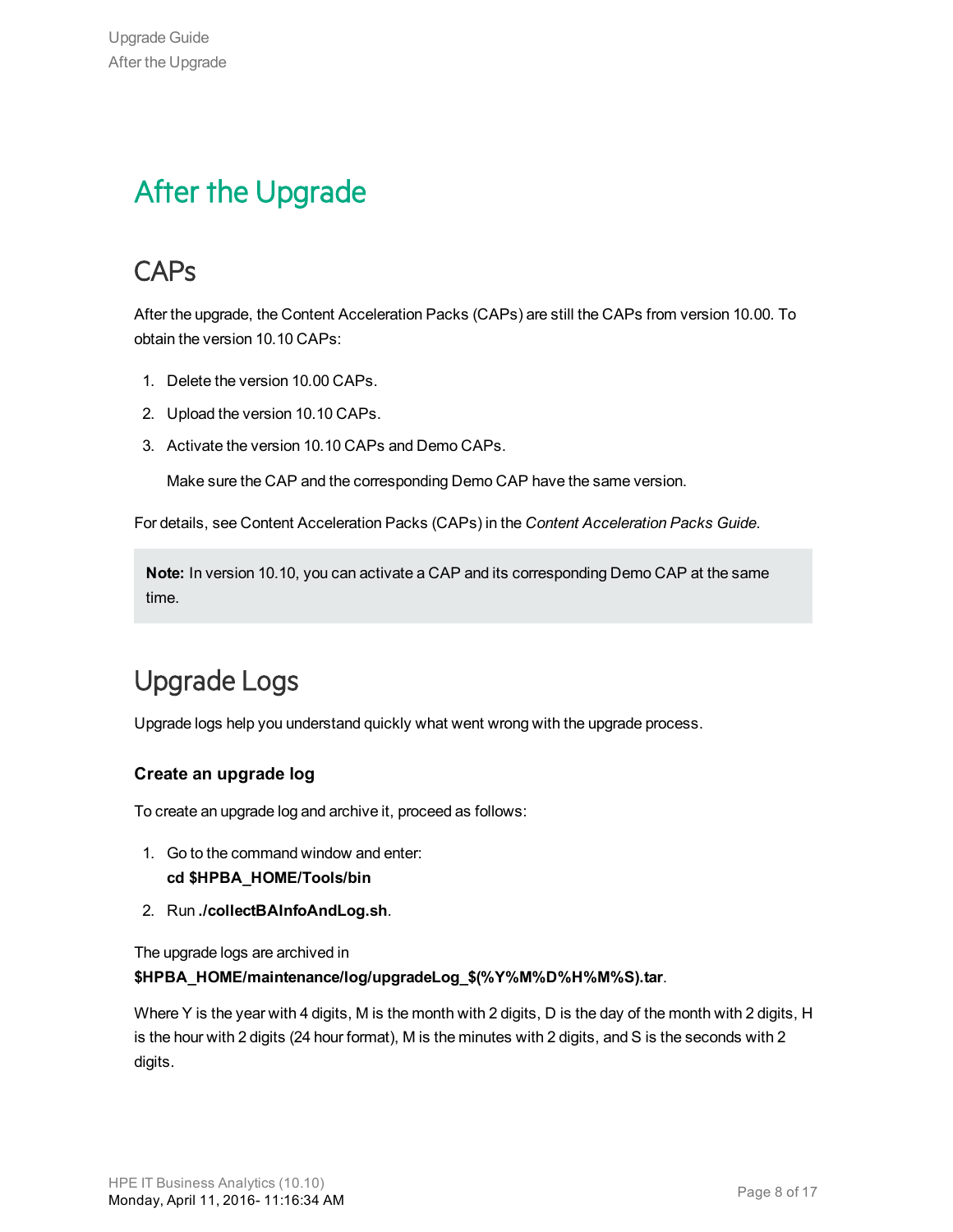For example: upgradeLog\_20160127120450.tar.

### <span id="page-8-1"></span><span id="page-8-0"></span>**Troubleshooting**

### Recover ITBA 10.00 if it Fails to Upgrade to 10.10

If the upgrade fails, proceed as follows to recover ITBA 10.00:

- 1. Uninstall the Supervisor if necessary using the following command: **\$HPBA\_HOME/supervisor/configure/uninstall\_supervisor\_conf.sh**
- 2. Delete all the content of the **\$HPBA\_HOME** directory.
- 3. Unzip the 10.00 backup file (HPBA-BACKUP-\$(%Y%M%D-%H-%M-%S).tar.gz. For example: HPBA-BACKUP-20160127-12-15-26.tar.gz) file to the **\$HPBA\_HOME** directory. Y is the year with 4 digits, M is the month with 2 digits, D is the day of the month with 2 digits, H is the hour with 2 digits (24 hour format), M is the minutes with 2 digits, and S is the seconds with 2 digits.
- 4. Install the Supervisor using the following command: **\$HPBA\_HOME/supervisor/configure/install\_supervisor\_conf.sh**
- 5. Start ITBA using the following command: **\$HPBA\_HOME/supervisor/bin/hpba-start.sh**
- 6. Check the ITBA status using the following command: **\$HPBA\_HOME/supervisor/bin/hpba-status.sh**
- 7. Remove the following folder: **rm -rf \$HPBA\_HOME/dat/UPGRADING**

### <span id="page-8-2"></span>Upgrade again after restoring ITBA 10.00

If after the upgrade failed, you restored ITBA 10.00, resolved the issue and tried to upgrade again, and the upgrade fails again, delete the UPGRADING file in the **\$HPBA\_HOME/dat** directory. Then run again **upgrade.sh**.

### <span id="page-8-3"></span>Error message when logging on ITBA after the upgrade

**Note:** After upgrading from ITBA 10.00 to ITBA 10.10, if after logging on ITBA 10.10, you get the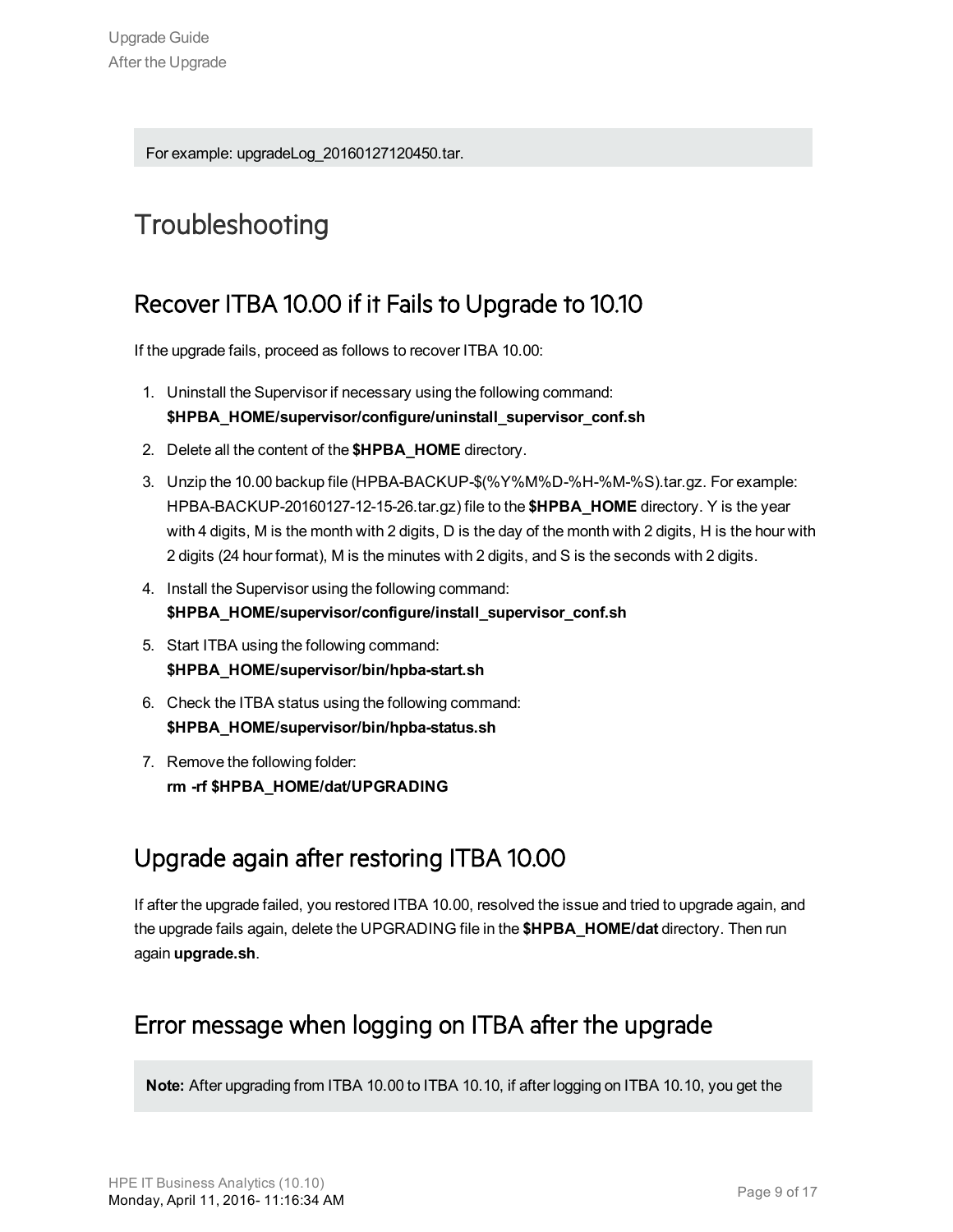following error message, delete all the cookies and log on once more.

| com.google.gwt.user.client.rpc.StatusCodeException:<br>500 The call failed on the server; see server log for<br>detalls |
|-------------------------------------------------------------------------------------------------------------------------|
| ΩK                                                                                                                      |

### <span id="page-9-0"></span>Upgrade the ETL Toolkit

If the ETL Toolkit was enabled in ITBA 10.00, it is automatically disabled after upgrading to ITBA 10.10.

If you need the ETL Toolkit in ITBA 10.10, use the following steps:

- 1. Download the ETL Toolkit from HPLN [\(https://hpln.hpe.com/group/it-business-analytics](https://hpln.hp.com/group/it-business-analytics), click **Resources**, and click **5.Tools**).
- 2. Execute the following commands:
	- a. **\$HPBA\_HOME/bin/disable-dw-etl-tool.sh**
	- b. **\$HPBA\_HOME/supervisor/bin/hpba-stop.sh**
	- c. **\$HPBA\_HOME/bin/deleteGenerated.sh**
	- d. **\$HPBA\_HOME/supervisor/bin/hpba-start.sh**
	- e. **\$HPBA\_HOME/bin/enable-dw-etl-tool.sh**

### <span id="page-9-1"></span>Upgrade from BO 4.1SP2 to BO4.1SP3

<span id="page-9-2"></span>**Tip:** This upgrade section is optional as ITBA 10.10 supports both BO 4.1SP2 and BO 4.1SP3.

### Update Installation on Windows

You must have Administrator privileges on your Windows system to run an update installation.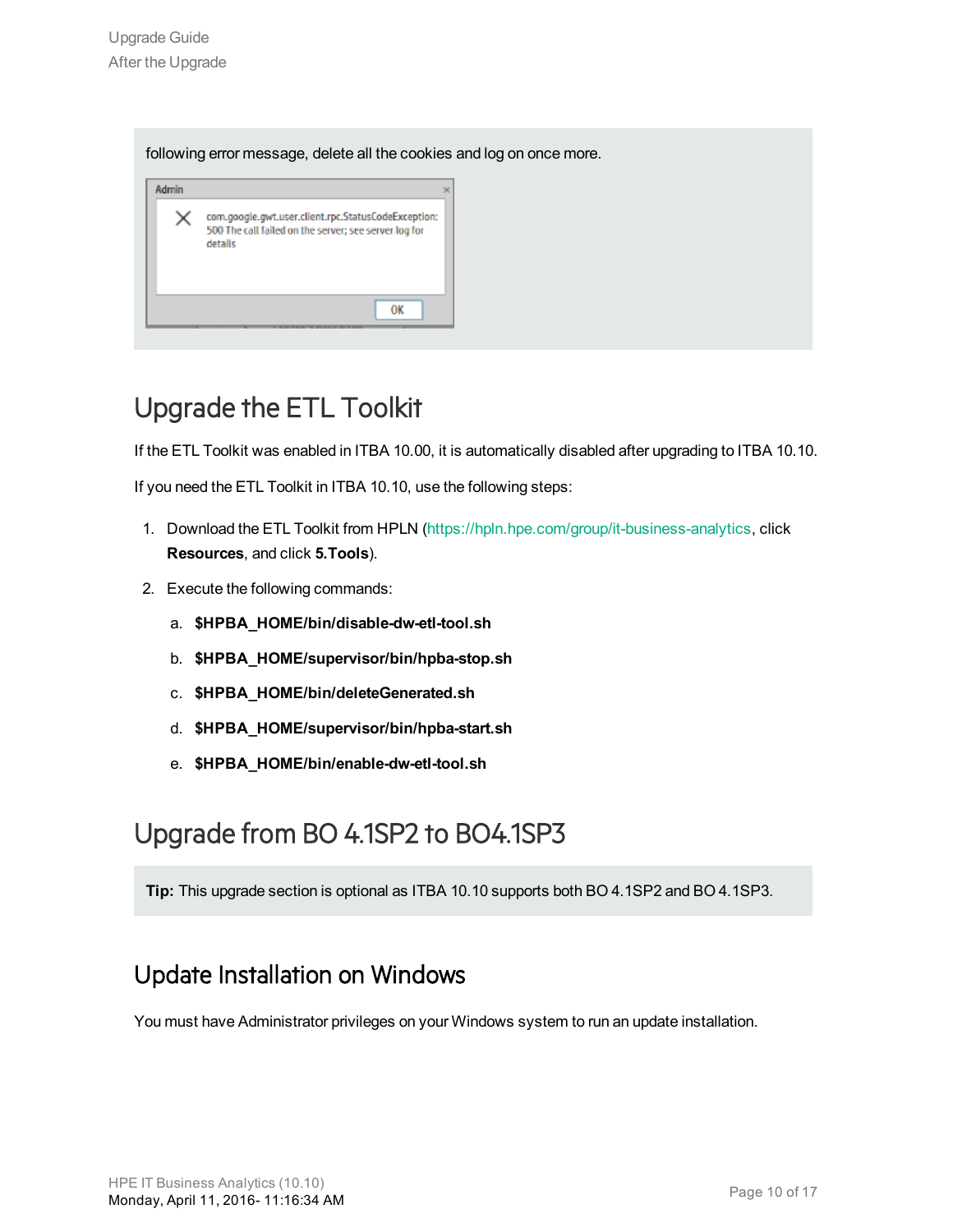In order to free resources on the machine on which you are installing this update, it is recommended that you use the Central Management Console (CMC) to stop all of the BI platform servers on the machine before installing the update, with the following exceptions:

- Server Intelligence Agent (SIA)
- Central Management Server (CMS)
- Input and Output File Repository Servers (FRS)
- CMS system database

These services and servers must be running for the installation to proceed.

**Note:** If you are updating a product that contains server components, the installation program prompts you for information for your deployment's Central Management Server (CMS). This is required to update content that is stored in the CMS database, such as localized strings for server properties.

#### **To install the BI platform server update on Windows**

This procedure is used to install updates to the BI platform servers running on Windows.

- 1. Launch the installation by running **setup.exe**.
- 2. Choose a language for the installation program to use during the installation process, and click **OK**.

The installation program checks your system to ensure the proper prerequisites are in place.

- 3. Click **Next**.
- 4. In the **Welcome** dialog box, click **Next** to proceed.
- 5. In the **License Agreement** dialog box, review the contents of the End User License Agreement, and click **Next** to proceed if you agree to the terms.

If the update includes server components, the **CMS** dialog box is displayed.

- 6. Type the Hostname, Port Number, and Administrator Password for your deployment's CMS, and click **Next** to continue.
- 7. In the **Start Installation** dialog box, click **Next** to begin the installation.

The update will install. When the installation is complete, a completion screen will appear. This screen may contain some additional instructions.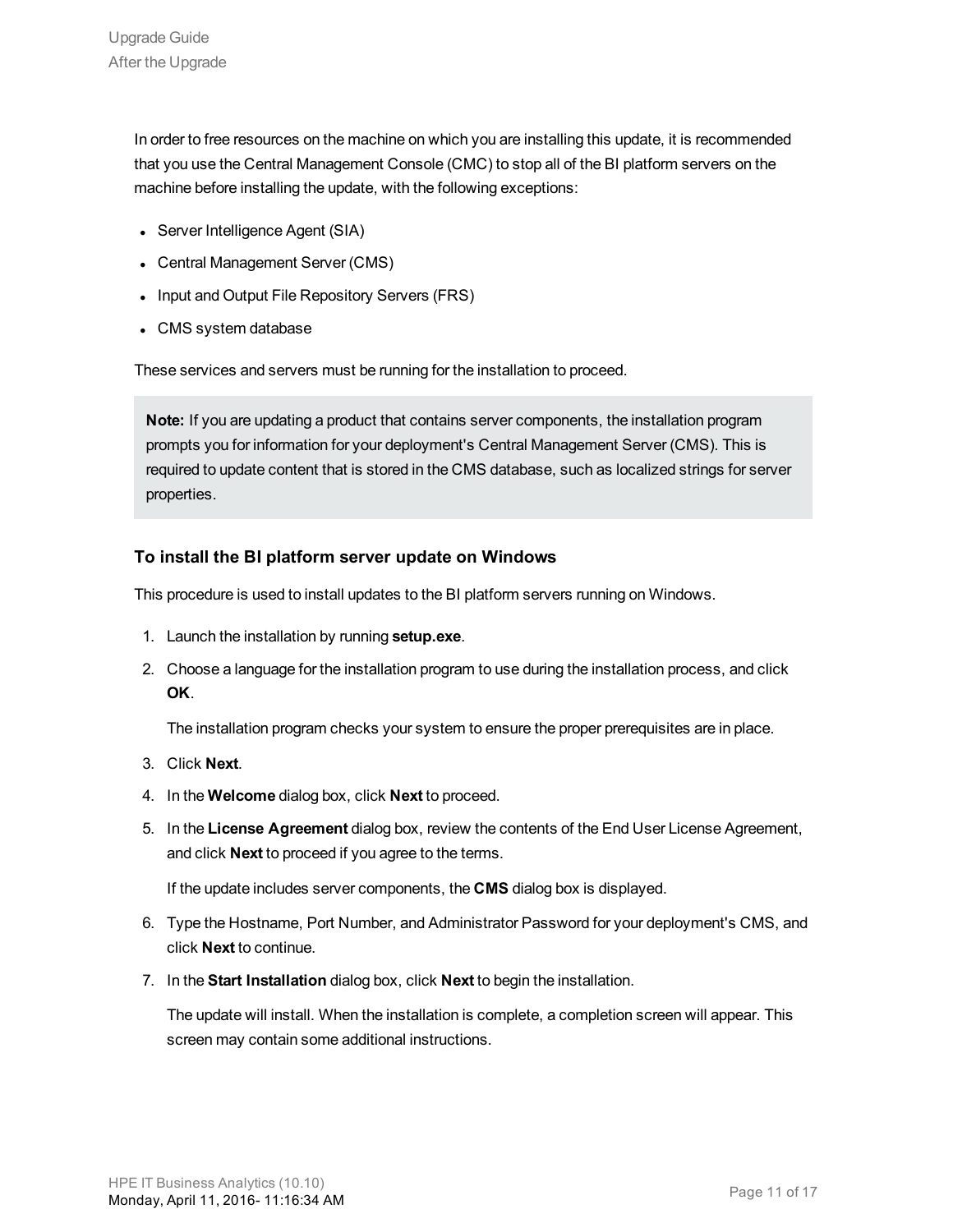**Note:** If web applications are updated as part of the update, depending on the options you chose when you originally installed SAP BusinessObjects Enterprise a dialog box may appear with additional instructions for redeploying your .war files.

8. Click **Finish**.

#### **To install client product updates Windows**

**Note:** Ensure that all BI Suite client products are closed before installing the update. Should you find that any client program fails to start after the update, running the installation program in repair mode should correct the issue.

This procedure is used to install updates for BI Suite client products. This includes the following packages:

- SAP BusinessObjects Business Intelligence platform Client Tools
- SAP Crystal Reports 2013
- SAP Crystal Reports for Enterprise
- SAP BusinessObjects Live Office
- SAP BusinessObjects Dashboards
- 1. Launch the installation by running **setup.exe**.
- 2. Choose a language for the installation program to use during the installation process, and click **OK**. The installation program will perform a check to ensure the required prerequisites are in place.
- 3. Click **Next**.
- 4. In the **Welcome** dialog box, click **Next**.
- 5. In the **License Agreement** dialog box, review the contents of the End User License Agreement, and click **Next** to proceed if you agree to the terms.
- 6. In the **Start Installation** dialog box, click **Next** to begin the installation. The **Installation Progress** dialog box appears.

### <span id="page-11-0"></span>Update installation on UNIX

In order to free resources on the machine on which you are installing this update, it is recommended that you use the Central Management Console (CMC) to stop all of the BI platform servers on the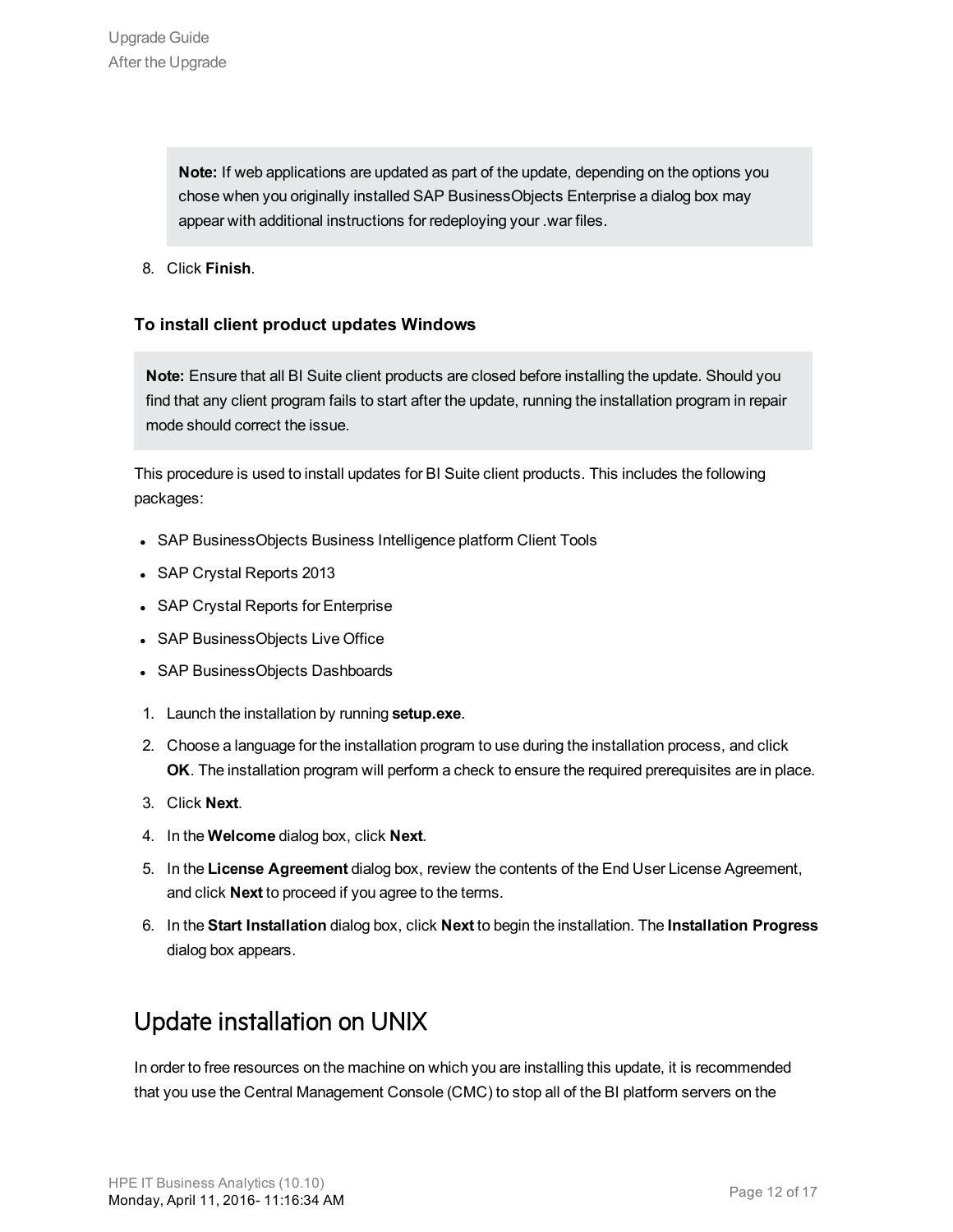machine before installing the update, with the following exceptions:

- Server Intelligence Agent (SIA)
- Central Management Server (CMS)
- Input and Output File Repository Servers (FRS)
- $\cdot$   $\cdot$  CMS system database

These services and servers must be running for the installation to proceed.

**Note:** If you are updating server components, the installation program prompts you for information for your deployment's Central Management Server (CMS). This is required to update content that is stored in the CMS database, such as localized strings for server properties.

#### **To install the BI platform server update on UNIX**

- 1. Launch the installation by running the following command from the update installation source file location: **./setup.sh**
- 2. Select the language you want the installation program to run in and press **Enter**.

A dialog box appears that shows the installation directory you have specified.

3. Verify the installation directory and press **Enter** to start the installation.

The installation program will check to ensure the required prerequisites are in place.

4. Press **Enter** to continue.

A Welcome screen will be displayed.

5. Press **Enter** to continue.

The license agreement will be displayed.

6. Review the content of the License agreement and press **Enter** to agree and proceed.

If the update includes server components, you will be prompted for your CMS credentials.

7. Enter your CMS credentials and press Enter to start the installation. The progress indicator displays the status of the installation.

A message will appear when the install is complete. This message may also have some additional instructions.

**Note:** If web applications are modified as part of the update, depending on the options you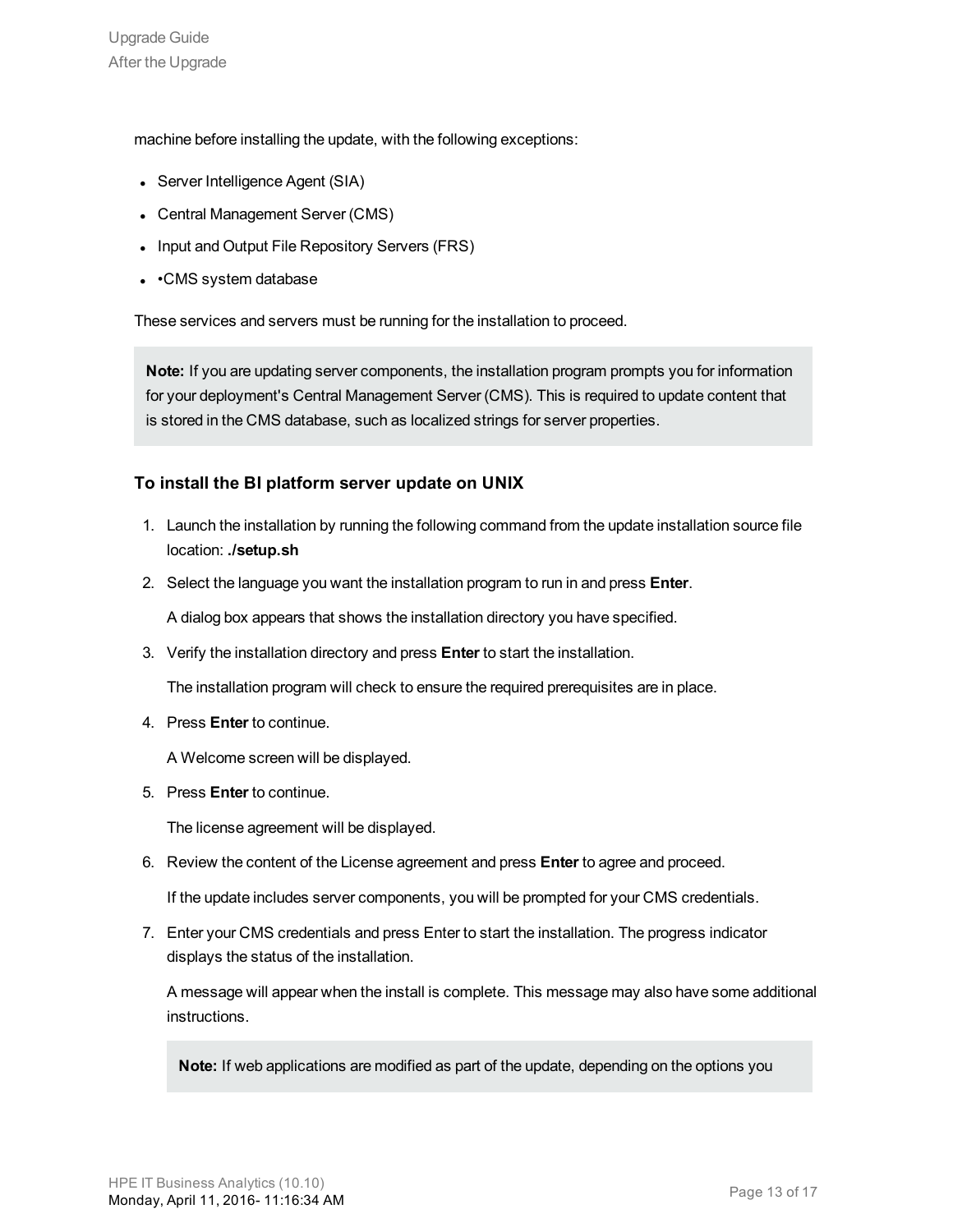chose when you originally installed SAP BusinessObjects Enterprise a dialog box may appear with additional instructions for redeploying your .war files.

8. Press **Enter** to complete the installation.

To review details of the installation, you can view the contents of the installation log file located in: **<INSTALLDIR>/InstallData/logs/<DATEandTIME>/.**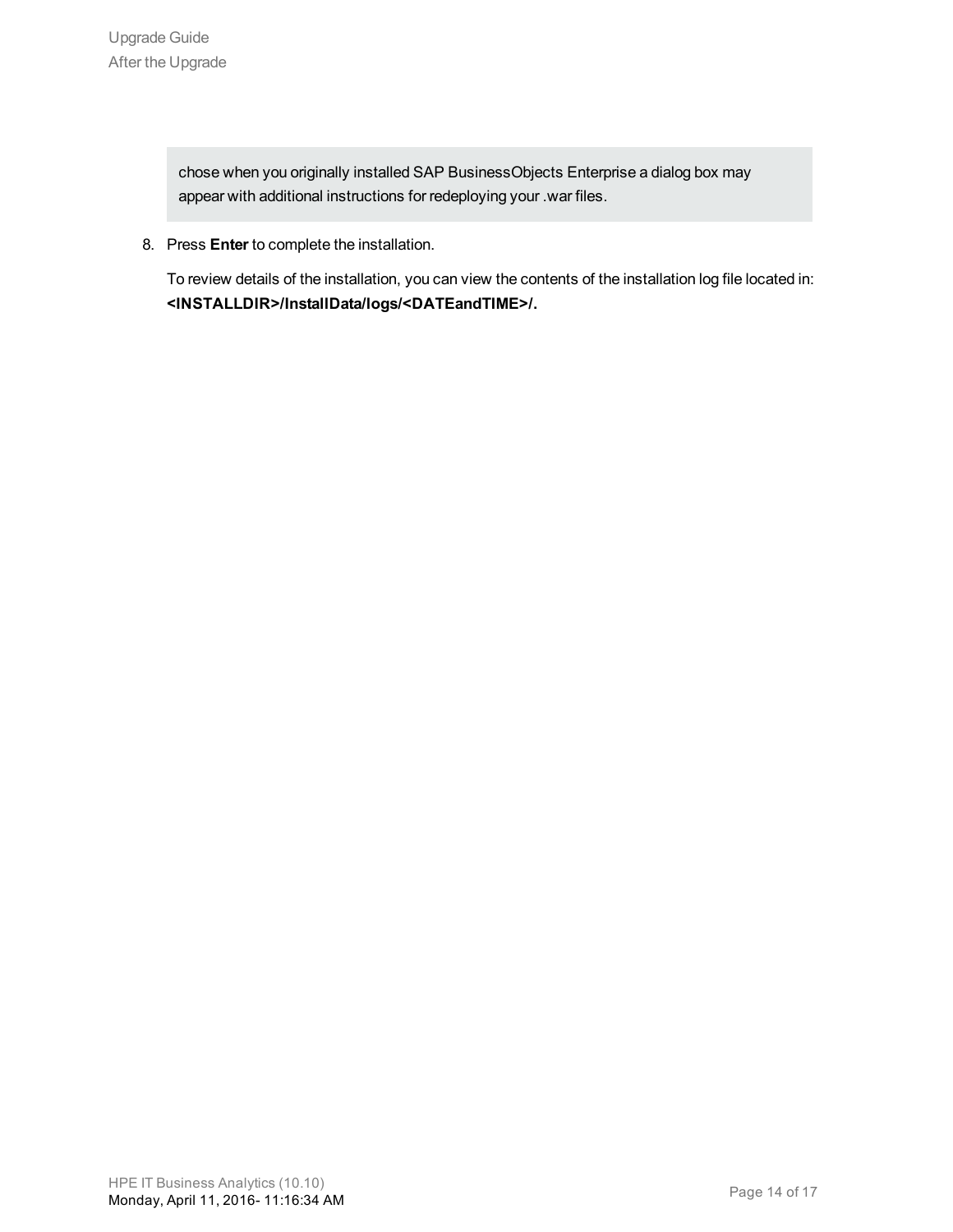### <span id="page-14-0"></span>Upgrade the KPI Library

To upgrade the KPI library:

- 1. Download the **DW-KPI-Library-Import-Tool** from HPLN [\(https://hpln.hp.com/group/it-business](https://hpln.hp.com/group/it-business-analytics)[analytics](https://hpln.hp.com/group/it-business-analytics), click **Resources**, and click **5.Tools**, and save it in your Linux target directory.
- 2. Unzip the tool file .
- 3. To execute the script, run the **contentPackTool.sh -A** command. Make sure you are using the ITBA installation user and not the root user to execute.
- 4. After completion, log on to ITBA to check the upgraded KPI Library.

### <span id="page-14-1"></span>Additional Step

#### **Duplicated days in the PERIOD table in ITBA 10.10**

After upgrading from ITBA 10.00 to ITBA 10.10, the days are duplicated in the PERIOD table in ITBA 10.10. To fix the issue, use the **DWH-Period-Regenerator-Tool.zip** tool located at [https://hpln.hpe.com/node/10214/otherfiles/?dir=29610](https://hpln.hpe.com/node/10214/otherfiles?dir=29610)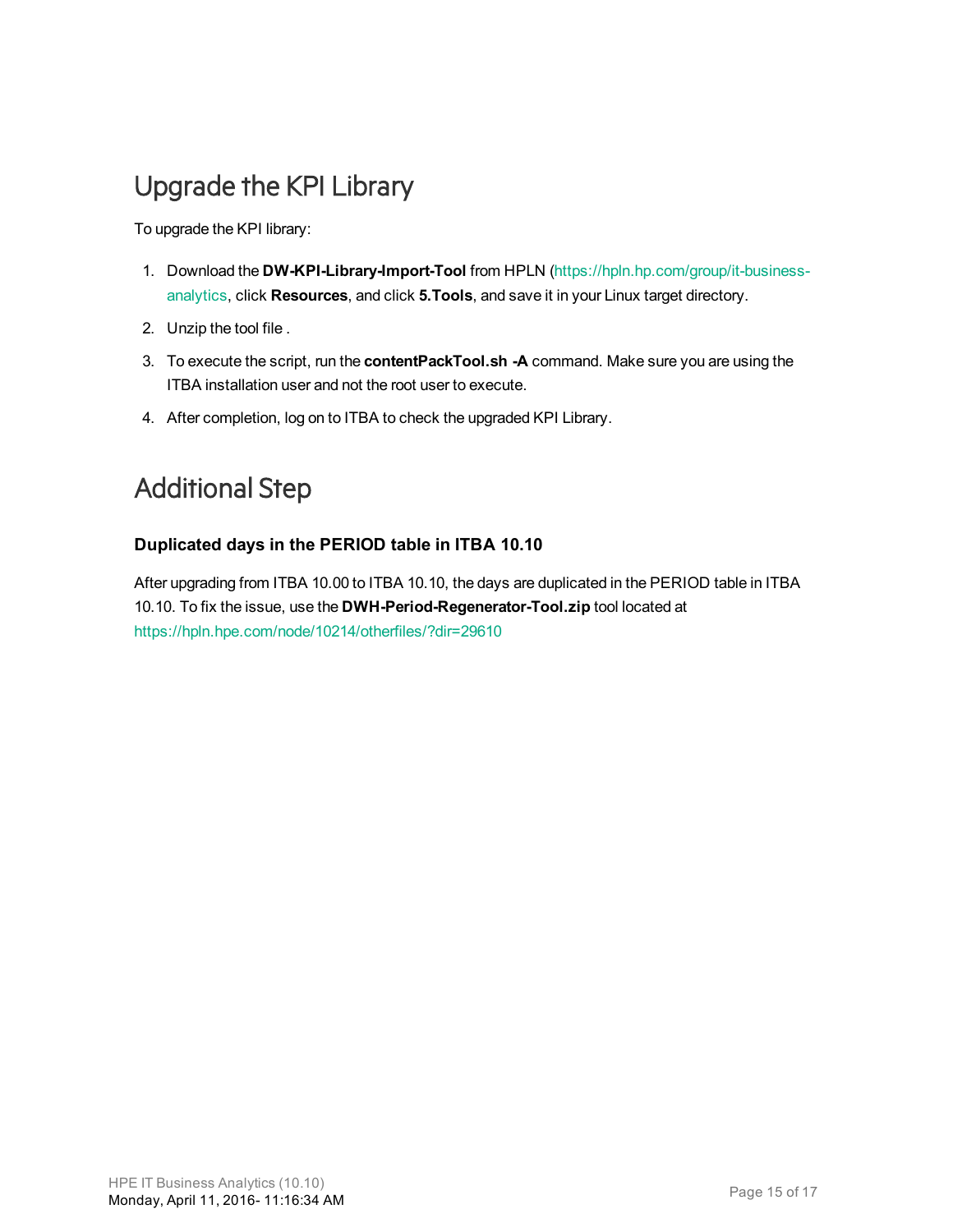# <span id="page-15-0"></span>Send Documentation Feedback

If you have comments about this document, you can contact the [documentation](mailto:SW-Doc@hpe.com?subject=Feedback on Upgrade Guide (ITBusiness Analytics 10.10)) team by email. If an email client is configured on this system, click the link above and an email window opens with the following information in the subject line:

#### **Feedback on Upgrade Guide (IT Business Analytics 10.10)**

Just add your feedback to the email and click send.

If no email client is available, copy the information above to a new message in a web mail client, and send your feedback to SW-Doc@hpe.com.

We appreciate your feedback!